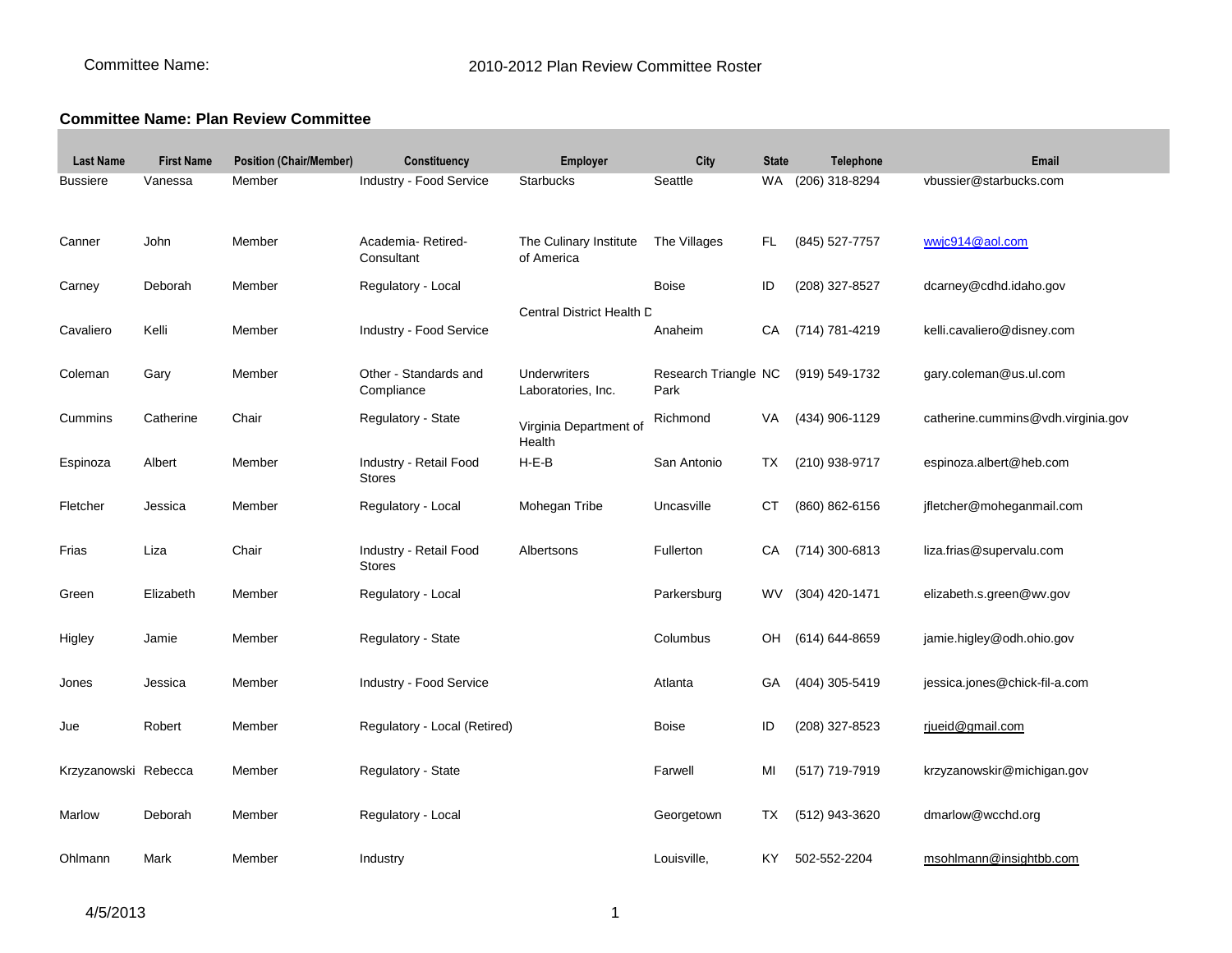| Committee Name: |          |                    | 2010-2012 Plan Review Committee Roster  |                                              |                     |    |                  |                            |
|-----------------|----------|--------------------|-----------------------------------------|----------------------------------------------|---------------------|----|------------------|----------------------------|
| Terrance        | Powell   | Member             | Regulatory - Local                      | Los Angeles County<br>Dept. of Public Health | <b>Baldwin Park</b> | CA | (626) 430-5330   | tpowell@ph.lacounty.gov    |
| Steinbach       | Pamela   | Member             | Regulatory - State                      |                                              | St. Paul            | MN | (651) 201-5634   | pam.steinbach@state.mn.us  |
| Waldrep         | Justin   | Member             | Industry - Retail Food<br><b>Stores</b> |                                              | Smyrna              | GA | (404) 276-2410   | jwaldrep@racetrac.com      |
| Moore           | Veronica | FDA Advisor        | Regulatory - Federal                    | Federal Food & Drug<br>Administration        | College Park        | M  | $(301)$ 436-1409 | veronica.moore@fda.hhs.gov |
| Redditt         | Dan      | <b>FDA Advisor</b> | Regulatory-Federal                      | Federal Food & Drug<br>Administration        | Atlanta             | GA | (404) 253-1265   | joseph.redditt@fda.hhs.gov |